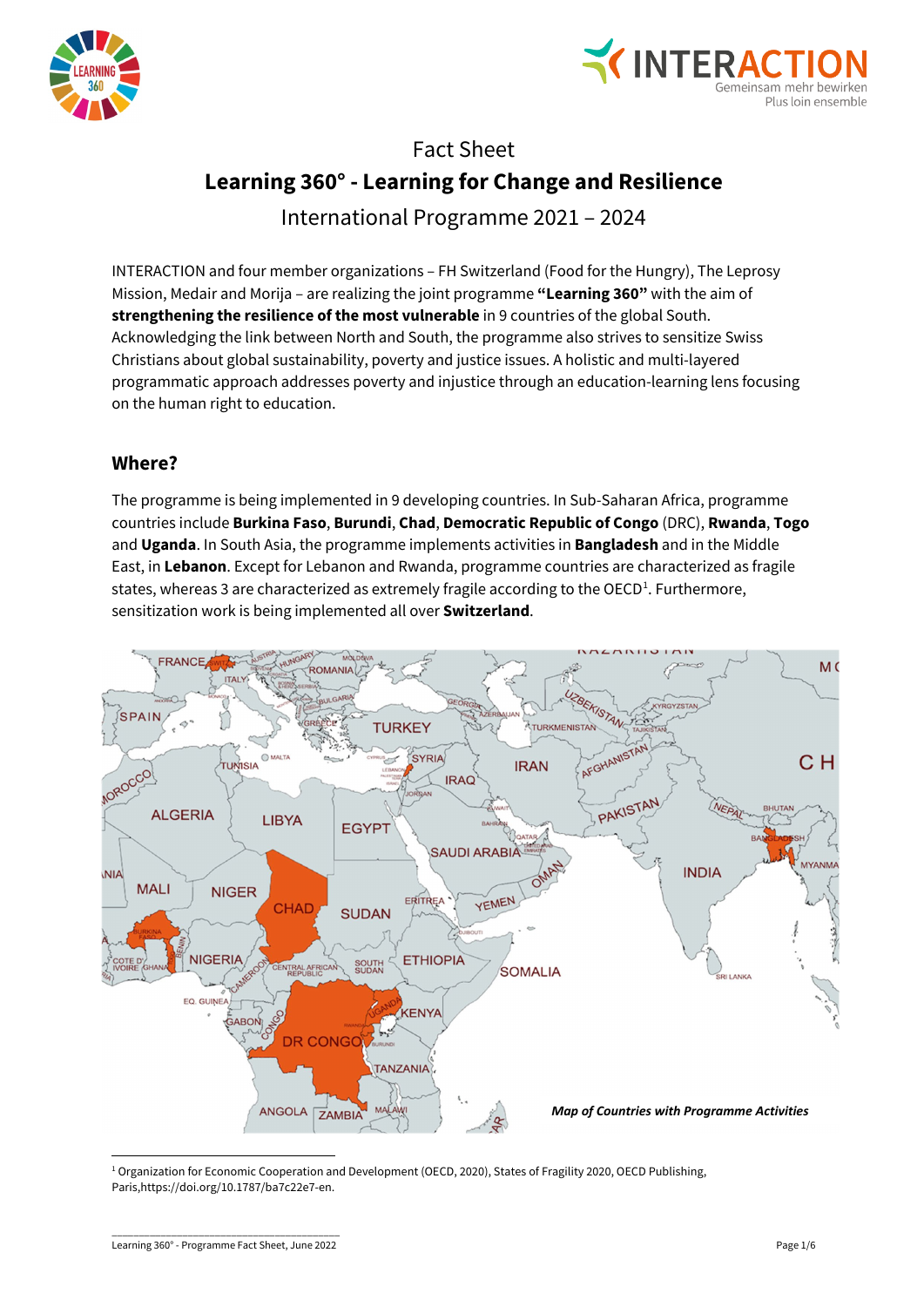



## **For whom?**

The programme reaches **600'000 individuals in the global South**, specifically targeting some of the most vulnerable, hard to reach and marginalized people in alignment with the Sustainable Development Goals (SDGs, also referred to as Agenda [2](#page-1-0)030)<sup>2</sup> to Leave No One Behind (LNOB). By enhancing existing resilience of people, a significant learning-related change process is triggered.

In the **global North**, the programme raises awareness among more than **200'000 Swiss Christians** on SDGs as well as global justice and poverty issues through the StopPoverty campaign<sup>[3](#page-1-1)</sup>. Different dimensions of sustainable development, their interconnectedness and the North-South link are brough to the attention of the Swiss target group.

#### **What?**

The intervention strategy functions along **6 education-learning dimensions** (see graph to the right). Basic education and vocational training activities are part of integrated approaches ensuring a suitable learning environment for children and the disadvantaged. Education is seen as a cross-cutting issue in noneducational interventions. WASH and Health programming go hand in hand with thoroughly educating service seekers. The StopPoverty campaign<sup>[4](#page-1-2)</sup> sensitizes in Switzerland. Learning between development and humanitarian organizations is facilitated among 34 INTERACTION members. The holistic intervention strategy induces **5 interrelated outcomes contributing to 11 SDGs**.



## *Outcome 1: Basic living conditions of marginalised groups are improved through an educative approach across sectors.*



Basic living conditions for rural communities, people affected by Neglected Tropical Diseases (NTDs, such as leprosy and lymphatic filariasis), persons with disabilities as well as conflict-affected and displaced communities are improved in three areas: food security, healthcare and Water, Sanitation and Hygiene (WASH).

Covering basic needs is essential in order to achieve learning outcomes. The programme fosters the implementation of educative content across different non-education sectors. This combined approach brings more resilience to vulnerable groups in fragile contexts.

**<sup>.</sup>** 

<span id="page-1-2"></span><span id="page-1-1"></span><span id="page-1-0"></span><sup>&</sup>lt;sup>2</sup> United Nations, Sustainable Development Goals (SDGs, Agenda 2030)[, https://www.un.org/sustainabledevelopment/.](https://www.un.org/sustainabledevelopment/)<br><sup>3</sup> More on the StopPoverty campaign in the German part of Switzerland can be found here: <u>www.stoparmut.ch</u> the Swiss French part here: www.stoppauvrete.ch.  $4$ Ibid.

\_\_\_\_\_\_\_\_\_\_\_\_\_\_\_\_\_\_\_\_\_\_\_\_\_\_\_\_\_\_\_\_\_\_\_\_\_\_\_\_\_\_ Learning 360° - Programme Fact Sheet, June 2022 Page 2/6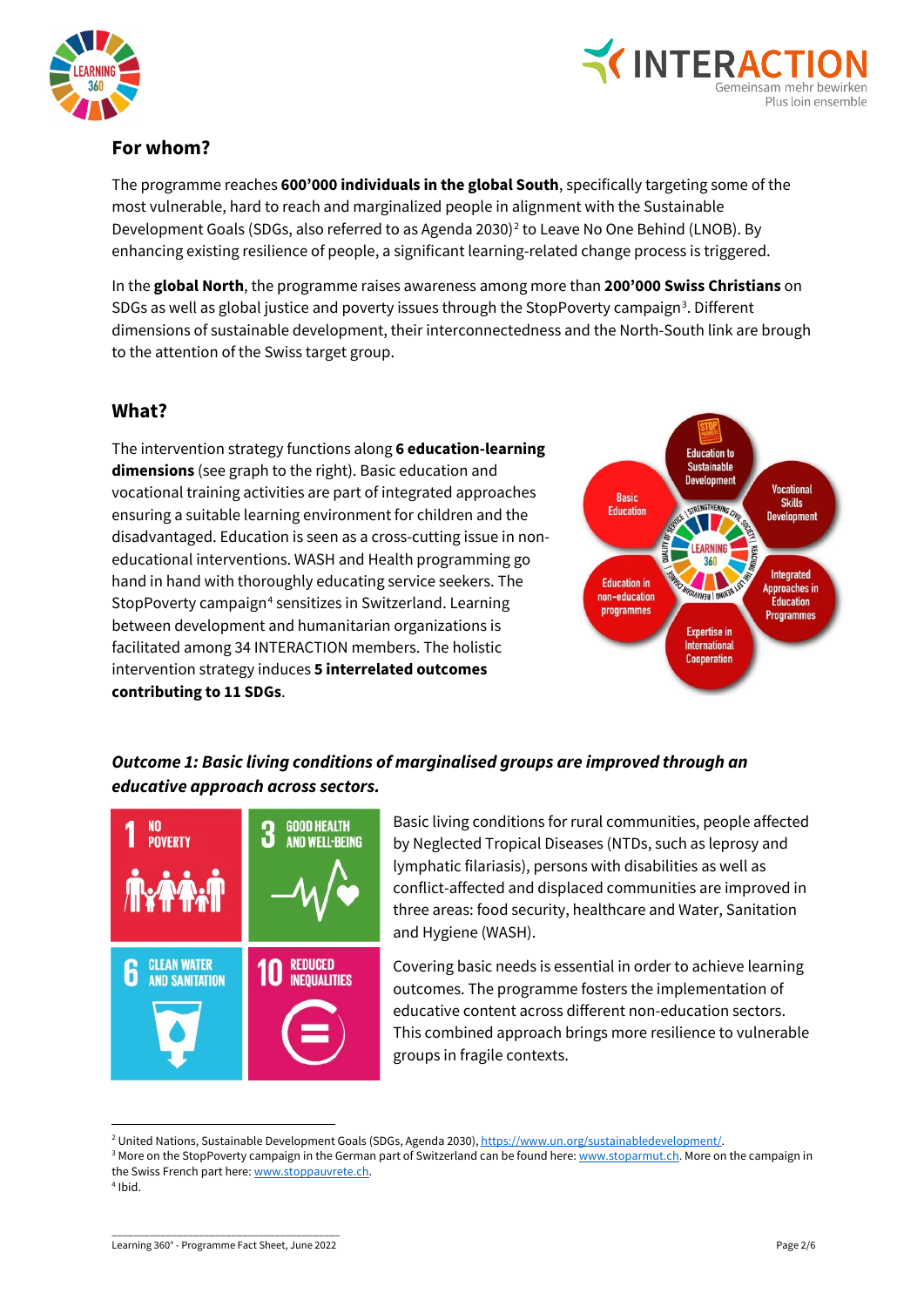



In the field of WASH, constructing and maintaining sanitary facilities and safe water points is complemented with the necessary trainings to ensure adequate maintenance. By setting up community-led WASH management committees, sustainability of the interventions is ensured. Covering basic healthcare needs is stressed by operating and supporting health facilities in Bangladesh, Burkina Faso and Lebanon, while several nutrition centres in Burkina Faso support the physical and cognitive development of children, ensuring the preconditions of early childhood development. The quality of health services is ensured by regular trainings, coaching, close monitoring as well as by providing equipment and supplies. Thorough awareness-raising on improved health behaviour accompanies these activities.

## *Outcome 2: Opportunities for quality education have increased for marginalised children and young people.*



Quality basic education for all is a fundamental human right. This outcome emphasizes conflict-affected, disabled and stigmatized children, children from minority groups, and especially girls from poor households living in rural areas, who tend to be among the most marginalized and hardest to reach.

The programme supports students from leprosy-affected families in Bangladesh at primary, secondary and university level. To increase the quality at schools in

Burkina Faso and Chad, teachers are coached on active pedagogy. In these countries, the programme ensures that education can be provided in safe, secure and hygienic conditions which in turn foster learning and increase school attendance of girls. Further, it ensures that schools have safe and clean drinking water, sanitary latrines, a proper waste-water system, menstrual hygiene facilities and a school garden in order to teach students about sustainable agriculture and the circularity of the environment.

## *Outcome 3: Resilience capacities of vulnerable groups are strengthened through lifelong learning and increased participation.*



To foster resilience in food production, an agroecological transition of small rural farming families, facing land degradation and effects of climate change, are induced in Burkina Faso, Burundi, DRC, Rwanda, Togo and Uganda. In order to scale-up agroecological techniques, smallholder farmers are coached as promoters of the practices.

In Burkina Faso and Chad, women's economic resilience is strengthened by establishing savings groups that serve as insurances, enhance access to loans for investing into their businesses and eventually as a source of empowerment for women. By being able to access credits, women-led micro businesses are strengthened. In Bangladesh, vocational skills

are enhanced, which in turn leads to labour market integration of leprosy-affected people. The market environment is engaged to be more inclusive. In Lebanon, psychological health and capacities to cope with daily stressors are built by training volunteers on Mental Health & Psychosocial Support (MHPSS) who in turn hold psychosocial awareness sessions for communities.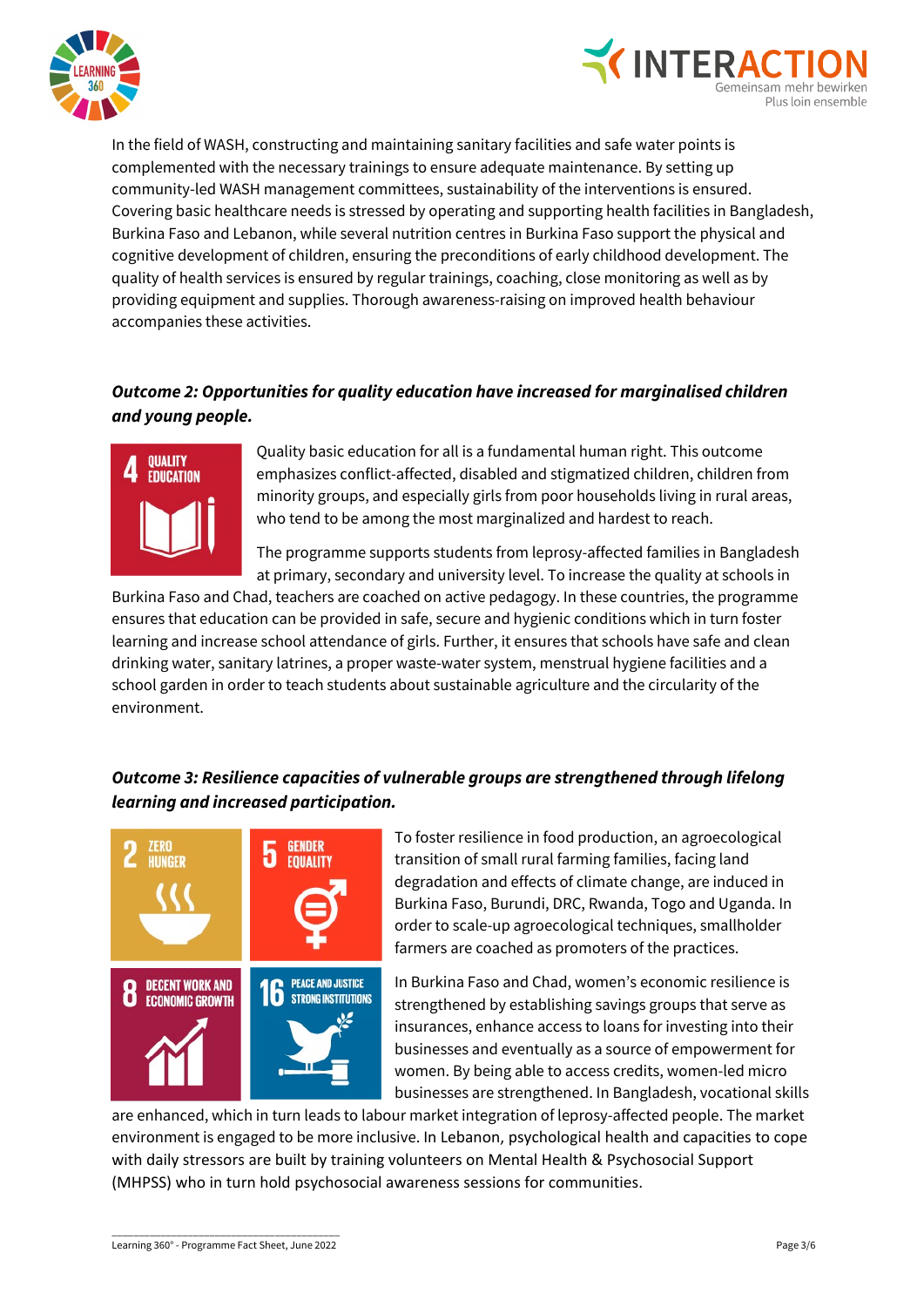



In fragile contexts, civil society organizations need to be empowered to have a stronger engagement in public space and a voice that can be heard by political representatives. Key civil society organizations are strengthened to promote the rights of disabled people, right to water and sanitation, right to access quality education and the right to climate justice.

## *Outcome 4: Christians demonstrate an increased commitment towards SDGs and global poverty issues and advocate for justice and peace in civil society as active catalysts for change.*

To ensure holistic programming, the work in the global South is complemented with awareness raising on SDGs as well as global justice and poverty issues. Only by changing the mindset, attitudes and ultimately behavioural patterns in the North, global sustainable development as defined in the Agenda 2030 can be achieved.



Whereas outcomes 1 - 3 are implemented by INTERACTION's partners, this outcome is implemented by INTERACTION in coordination with members through the StopPoverty campaign. The campaign addresses 200'000 Christians in Switzerland through different sensitization channels and materials, such as the Just People course, the Eco Church Network and the annual StopPoverty conference, among others. It also taps into multipliers by inducing and supporting independent StopPoverty regional groups and churches taking up activities independently.

# *Outcome 5: INTERACTION is a stronger centre of expertise in faith-based international cooperation.*



INTERACTION is strengthened as a resource and expertise centre for its 34 member organisations. Partners with stronger institutional and programmatic features bring more effectiveness towards the realisation of the Agenda 2030. Hence, the programme strives to strengthen the effectiveness and efficacy of INTERACTION members by offering needs-based training opportunities and coaching sessions. Through learning and working groups, exchange between

INTERACTION members on contemporary topics in the development cooperation and humanitarian aid sector is fostered. Sharing best practices and lessons learned from activities of INTERACTION members ensures all benefit from the experience made. Under this outcome, INTERACTION operates an Innovation Fund which co-funds member's initiatives in the global South.

#### *Other Cross-cutting Themes*

While education is a cross-cutting topic among all partners, they are also motivated to work on other cross-cutting issues. Morija and Medair are continuously developing and strengthening their Triple Nexus approaches. TLM is strongly engaging in dialogue with policymakers and ensuring civil society organizations representing disadvantaged groups are heard by district and national authorities. FH Switzerland organizes farmers in formalized cooperatives, thus enhancing their income and reducing conflict by offering peaceful income opportunities as opposed to joining armed groups.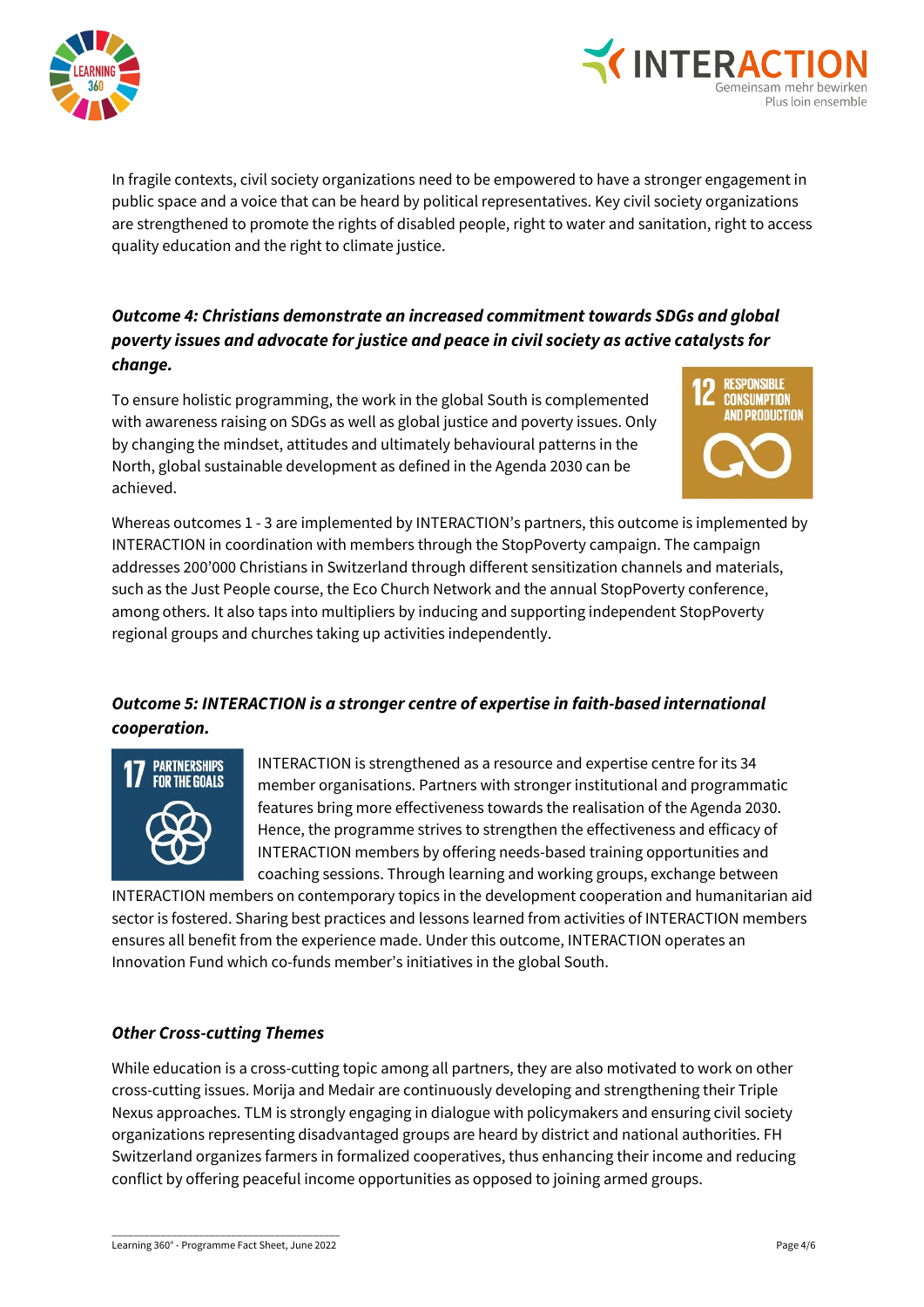



## **Who implements?**

#### *FH Switzerland (Food for the Hungry)*

FH Switzerland is a Christian association, founded in 1996. FH Switzerland is part of the international network of Food

for the Hungry organizations and a member of the Geneva Federation for Cooperation (FGC). FH Switzerland's mission is to fight against hunger and poverty together with communities, leaders and families. To treat these issues at their root, programmes focus on agriculture, education, health, income generation and strengthening civil society organizations.

More information[: http://www.fh-switzerland.ch](http://www.fh-switzerland.ch/en/)

#### *The Leprosy Mission Switzerland*

The Leprosy Mission (TLM) Switzerland was founded in 1905 and is part of The Leprosy Mission Fellowship, a global federation of

31 Leprosy Mission national organisations. TLM Switzerland works in partnership with the Fellowship and people affected by leprosy to implement projects in Bangladesh, India, Nepal, Democratic Republic of Congo and Niger. TLM Switzerland works with people marginalized by leprosy or disability, leading them out of illness and poverty into an independent and dignified life. In Switzerland, TLM raises public awareness about leprosy and themes related to it..

More information[: https://www.lepramission.ch](https://www.lepramission.ch/home/)

#### *Medair*

Medair is an impartial, independent, and neutral humanitarian organisation inspired by Christian faith to save lives and relieve human suffering in the world's most difficult-to-reach and

devastated places. Since 1989, Medair has been helping people in crisis – regardless of race, creed or nationality. Medair works in approximately 12 countries and reaches around 3.5 million persons annually.

More information[: https://www.medair.org](https://www.medair.org/) 

#### *Morija*

Morija is a humanitarian aid and development cooperation organization founded in 1979, aiming at providing assistance to

vulnerable populations in Sub-Saharan Africa. Morija pursues its goals in the areas of nutrition, Water, Sanitation & Hygiene (WASH), health, education and rural development, and works closely with local partners. Morija is currently involved in Burkina Faso, Togo, Chad and Cameroon.

More information[: https://en.morija.org](https://en.morija.org/)



epra-Mission